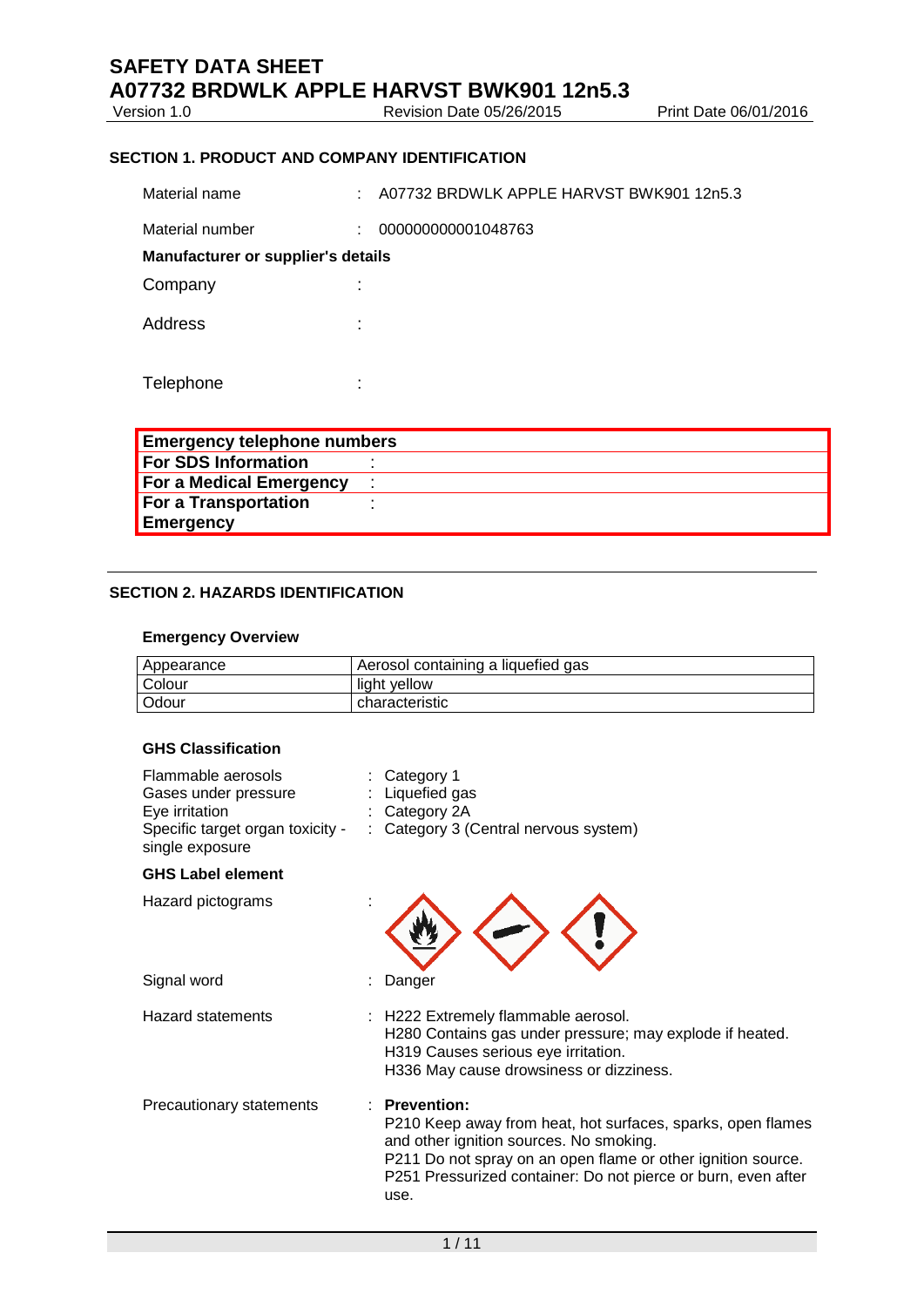| Version 1.0                     | Revision Date 05/26/2015                                                                                                                                                                                                                                                                                                                                                                                                                                                                                                                                                                                                                                                                                                                                                                                                                                                                                                                         | Print Date 06/01/2016 |
|---------------------------------|--------------------------------------------------------------------------------------------------------------------------------------------------------------------------------------------------------------------------------------------------------------------------------------------------------------------------------------------------------------------------------------------------------------------------------------------------------------------------------------------------------------------------------------------------------------------------------------------------------------------------------------------------------------------------------------------------------------------------------------------------------------------------------------------------------------------------------------------------------------------------------------------------------------------------------------------------|-----------------------|
|                                 | P261 Avoid breathing dust/ fume/ gas/ mist/ vapours/ spray.<br>P264 Wash skin thoroughly after handling.<br>P271 Use only outdoors or in a well-ventilated area.<br>P280 Wear eye protection/face protection.<br><b>Response:</b><br>P304 + P340 + P312 IF INHALED: Remove victim to fresh air<br>and keep at rest in a position comfortable for breathing. Call a<br>POISON CENTER or doctor/ physician if you feel unwell.<br>P305 + P351 + P338 IF IN EYES: Rinse cautiously with water<br>for several minutes. Remove contact lenses, if present and<br>easy to do. Continue rinsing.<br>P337 + P313 If eye irritation persists: Get medical advice/<br>attention.<br>Storage:<br>P405 Store locked up.<br>P410 + P412 Protect from sunlight. Do not expose to<br>temperatures exceeding 50 °C/ 122 °F.<br>P403 Store in a well-ventilated place.<br>Disposal:<br>P501 Dispose of contents/container in accordance with local<br>regulation. |                       |
| <b>Potential Health Effects</b> |                                                                                                                                                                                                                                                                                                                                                                                                                                                                                                                                                                                                                                                                                                                                                                                                                                                                                                                                                  |                       |
| Carcinogenicity:                |                                                                                                                                                                                                                                                                                                                                                                                                                                                                                                                                                                                                                                                                                                                                                                                                                                                                                                                                                  |                       |
| <b>IARC</b>                     | No component of this product present at levels greater than or<br>equal to 0.1% is identified as probable, possible or confirmed<br>human carcinogen by IARC.                                                                                                                                                                                                                                                                                                                                                                                                                                                                                                                                                                                                                                                                                                                                                                                    |                       |
| <b>ACGIH</b>                    | No component of this product present at levels greater than or<br>equal to 0.1% is identified as a carcinogen or potential<br>carcinogen by ACGIH.                                                                                                                                                                                                                                                                                                                                                                                                                                                                                                                                                                                                                                                                                                                                                                                               |                       |
| <b>OSHA</b>                     | No component of this product present at levels greater than or<br>equal to 0.1% is identified as a carcinogen or potential<br>carcinogen by OSHA.                                                                                                                                                                                                                                                                                                                                                                                                                                                                                                                                                                                                                                                                                                                                                                                                |                       |
| <b>NTP</b>                      | No component of this product present at levels greater than or<br>equal to 0.1% is identified as a known or anticipated carcinogen<br>by NTP.                                                                                                                                                                                                                                                                                                                                                                                                                                                                                                                                                                                                                                                                                                                                                                                                    |                       |

## **SECTION 3. COMPOSITION/INFORMATION ON INGREDIENTS**

## **Hazardous components**

| <b>Chemical Name</b> | CAS-No. | Concentration [%] |
|----------------------|---------|-------------------|
| acetone              | 67-64-1 | l >= 50 - < 70    |
| propane              | 74-98-6 | $>= 20 - < 30$    |

#### **SECTION 4. FIRST AID MEASURES**

| General advice | : Move out of dangerous area.<br>Show this safety data sheet to the doctor in attendance.<br>Do not leave the victim unattended. |
|----------------|----------------------------------------------------------------------------------------------------------------------------------|
| If inhaled     | : Consult a physician after significant exposure.<br>If unconscious place in recovery position and seek medical                  |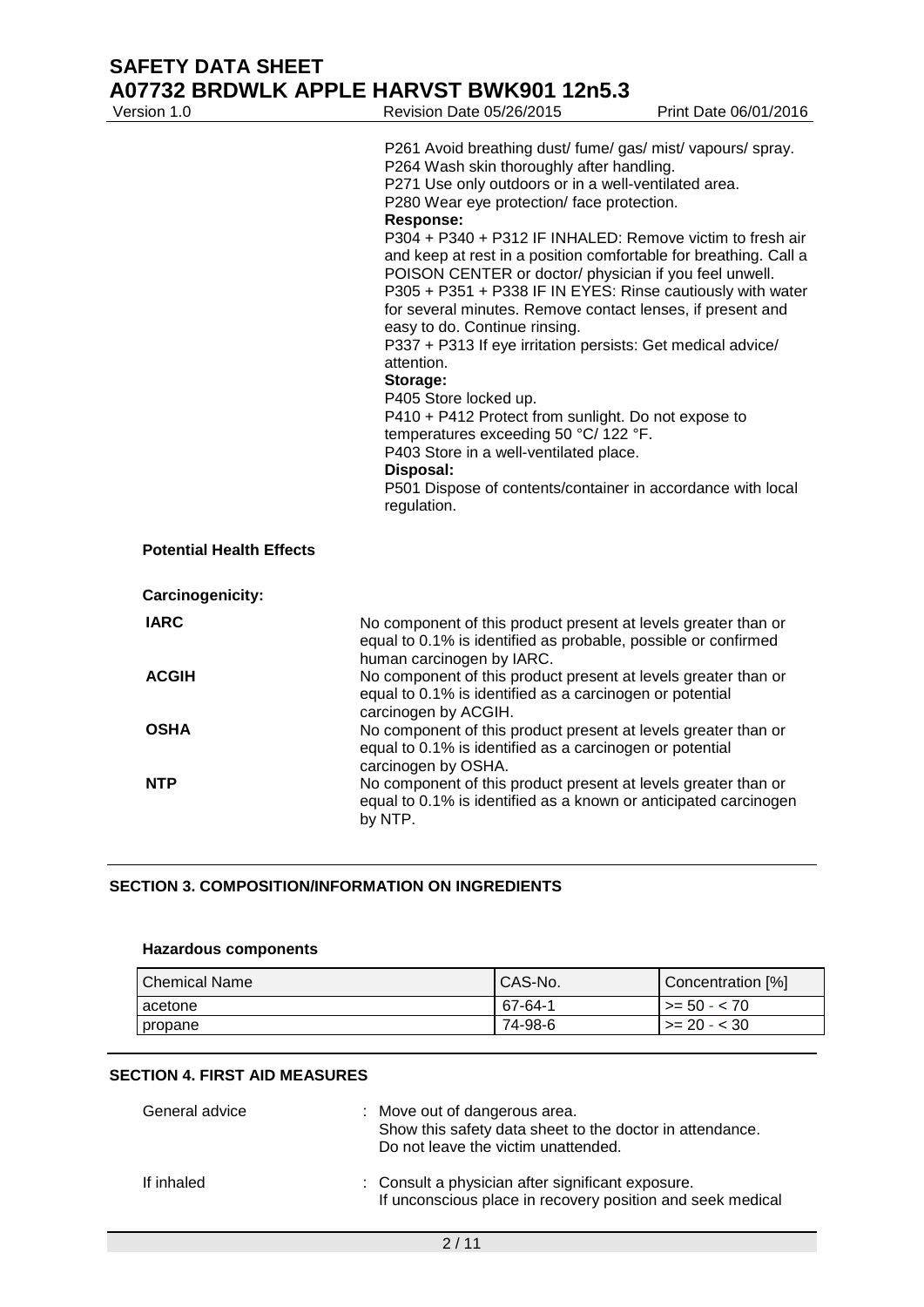Version 1.0 **Revision Date 05/26/2015** Print Date 06/01/2016

advice.

| In case of skin contact | : If skin irritation persists, call a physician.<br>Wash off immediately with plenty of water for at least 15<br>minutes.<br>If on clothes, remove clothes.                                                                                                                |
|-------------------------|----------------------------------------------------------------------------------------------------------------------------------------------------------------------------------------------------------------------------------------------------------------------------|
| In case of eye contact  | : Remove contact lenses.<br>Protect unharmed eye.<br>Keep eye wide open while rinsing.<br>If eye irritation persists, consult a specialist.<br>Rinse immediately with plenty of water for at least 15 minutes.                                                             |
| If swallowed            | : Keep respiratory tract clear.<br>Never give anything by mouth to an unconscious person.<br>If symptoms persist, call a physician.<br>DO NOT induce vomiting unless directed to do so by a<br>physician or poison control center.<br>Take victim immediately to hospital. |

## **SECTION 5. FIREFIGHTING MEASURES**

| Suitable extinguishing media                     | : Alcohol-resistant foam<br>Carbon dioxide (CO2)<br>Dry chemical<br>Water spray jet                                                                                                                                                                                                                                                                                                      |
|--------------------------------------------------|------------------------------------------------------------------------------------------------------------------------------------------------------------------------------------------------------------------------------------------------------------------------------------------------------------------------------------------------------------------------------------------|
| Unsuitable extinguishing<br>media                | : High volume water jet                                                                                                                                                                                                                                                                                                                                                                  |
| Specific hazards during<br>firefighting          | : Do not allow run-off from fire fighting to enter drains or water<br>courses.                                                                                                                                                                                                                                                                                                           |
| Hazardous combustion<br>products                 | : Carbon dioxide (CO2)<br>Carbon monoxide<br>Smoke                                                                                                                                                                                                                                                                                                                                       |
| Specific extinguishing<br>methods                | Use extinguishing measures that are appropriate to local<br>circumstances and the surrounding environment.                                                                                                                                                                                                                                                                               |
| Further information                              | : Collect contaminated fire extinguishing water separately. This<br>must not be discharged into drains.<br>Fire residues and contaminated fire extinguishing water must<br>be disposed of in accordance with local regulations.<br>For safety reasons in case of fire, cans should be stored<br>separately in closed containments.<br>Use a water spray to cool fully closed containers. |
| Special protective equipment<br>for firefighters | : Wear self-contained breathing apparatus for firefighting if<br>necessary.                                                                                                                                                                                                                                                                                                              |

## **SECTION 6. ACCIDENTAL RELEASE MEASURES**

| Personal precautions,    | : Use personal protective equipment. |
|--------------------------|--------------------------------------|
| protective equipment and | Ensure adequate ventilation.         |
| emergency procedures     | Remove all sources of ignition.      |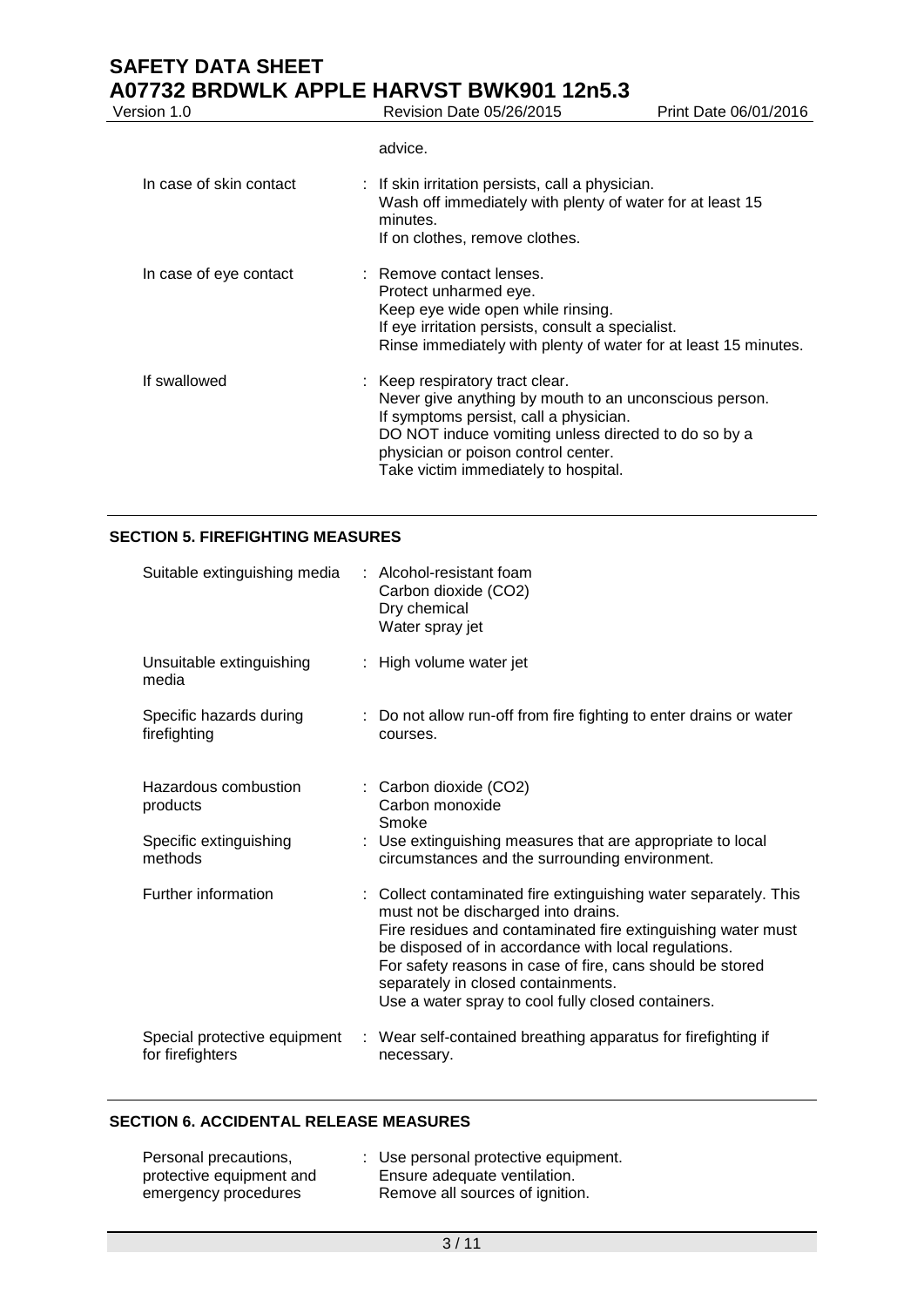# **SAFETY DATA SHEET A07732 BRDWLK APPLE HARVST BWK901 12n5.3**<br>Version 1.0 Revision Date 05/26/2015

| Version 1.0                                              | Revision Date 05/26/2015                                                                                                                                                                         | Print Date 06/01/2016 |
|----------------------------------------------------------|--------------------------------------------------------------------------------------------------------------------------------------------------------------------------------------------------|-----------------------|
|                                                          | Evacuate personnel to safe areas.<br>Beware of vapours accumulating to form explosive<br>concentrations. Vapours can accumulate in low areas.                                                    |                       |
| <b>Environmental precautions</b>                         | : Prevent product from entering drains.<br>Prevent further leakage or spillage if safe to do so.<br>If the product contaminates rivers and lakes or drains inform<br>respective authorities.     |                       |
| Methods and materials for<br>containment and cleaning up | : Soak up with inert absorbent material (e.g. sand, silica gel,<br>acid binder, universal binder, sawdust).<br>Sweep up or vacuum up spillage and collect in suitable<br>container for disposal. |                       |

## **SECTION 7. HANDLING AND STORAGE**

| Advice on safe handling     | : Avoid exposure - obtain special instructions before use.<br>Avoid contact with skin and eyes.<br>For personal protection see section 8.<br>Smoking, eating and drinking should be prohibited in the<br>application area.<br>Do not breathe vapours or spray mist.<br>Take precautionary measures against static discharges.<br>Provide sufficient air exchange and/or exhaust in work rooms.<br>Dispose of rinse water in accordance with local and national<br>regulations.<br>Always replace cap after use. |  |
|-----------------------------|-----------------------------------------------------------------------------------------------------------------------------------------------------------------------------------------------------------------------------------------------------------------------------------------------------------------------------------------------------------------------------------------------------------------------------------------------------------------------------------------------------------------|--|
| Conditions for safe storage | : BEWARE: Aerosol is pressurized. Keep away from direct sun<br>exposure and temperatures over 50 °C. Do not open by force<br>or throw into fire even after use. Do not spray on flames or<br>red-hot objects.<br>No smoking.<br>Observe label precautions.<br>Keep in a dry, cool and well-ventilated place.<br>Electrical installations / working materials must comply with<br>the technological safety standards.                                                                                            |  |
| Materials to avoid          | : Oxidizing agents<br>Do not store near acids.                                                                                                                                                                                                                                                                                                                                                                                                                                                                  |  |

## **SECTION 8. EXPOSURE CONTROLS/PERSONAL PROTECTION**

## **Components with workplace control parameters**

| Components | CAS-No. | Value type<br>(Form of<br>exposure) | Control<br>parameters /<br>Permissible<br>concentration | <b>Basis</b>     |
|------------|---------|-------------------------------------|---------------------------------------------------------|------------------|
| acetone    | 67-64-1 | TWA                                 | 500 ppm                                                 | <b>ACGIH</b>     |
|            |         | <b>STEL</b>                         | 750 ppm                                                 | <b>ACGIH</b>     |
|            |         | <b>TWA</b>                          | 250 ppm                                                 | <b>NIOSH REL</b> |
|            |         |                                     | 590 mg/m3                                               |                  |
|            |         | <b>TWA</b>                          | 1,000 ppm<br>2,400 mg/m3                                | OSHA Z-1         |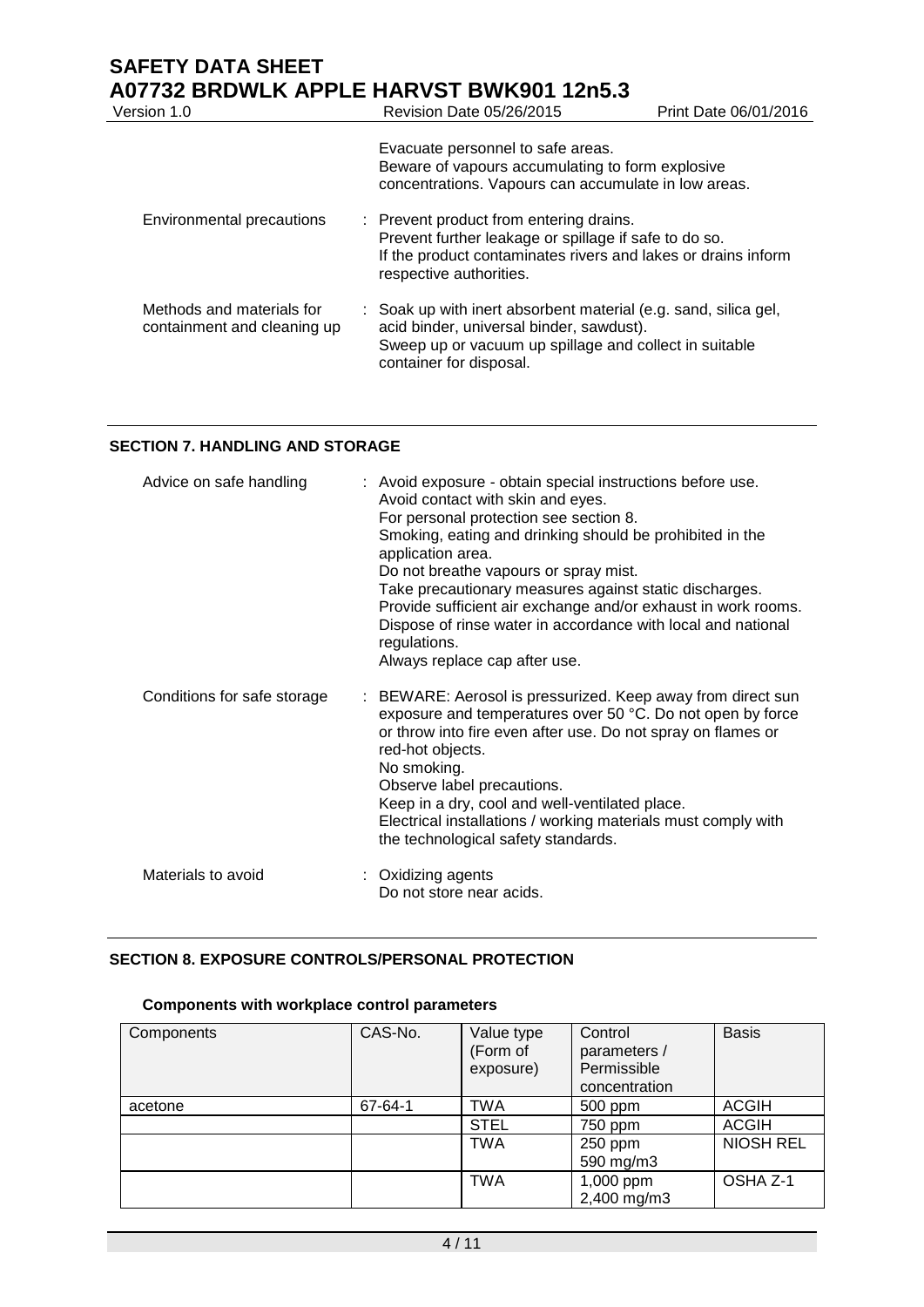## **SAFETY DATA SHEET A07732 BRDWLK APPLE HARVST BWK901 12n5.3**<br> **Pevision Date 05/26/2015** Version 1.0 **Revision Date 05/26/2015** Print Date 06/01/2016

|         |         | <b>TWA</b>  | 750 ppm<br>1,800 mg/m3   | OSHA P0          |
|---------|---------|-------------|--------------------------|------------------|
|         |         | <b>STEL</b> | 1,000 ppm<br>2,400 mg/m3 | OSHA P0          |
| propane | 74-98-6 | <b>TWA</b>  | 1,000 ppm                | <b>ACGIH</b>     |
|         |         | <b>TWA</b>  | 1,000 ppm<br>1,800 mg/m3 | <b>NIOSH REL</b> |
|         |         | <b>TWA</b>  | 1,000 ppm<br>1,800 mg/m3 | OSHA Z-1         |
|         |         | <b>TWA</b>  | 1,000 ppm<br>1,800 mg/m3 | OSHA P0          |

## **Biological occupational exposure limits**

| Component   | CAS-No. | Control    | Biological | Sampling  | Permissible       | <b>Basis</b>     |
|-------------|---------|------------|------------|-----------|-------------------|------------------|
|             |         | parameters | specimen   | time      | concentration     |                  |
| 2-PROPANONE | 67-64-1 | Acetone    | Urine      | End of    | $50 \text{ mg/l}$ | <b>ACGIH BEI</b> |
|             |         |            |            | shift (As |                   |                  |
|             |         |            |            | soon as   |                   |                  |
|             |         |            |            | possible  |                   |                  |
|             |         |            |            | after     |                   |                  |
|             |         |            |            | exposure  |                   |                  |
|             |         |            |            | ceases)   |                   |                  |

## **Personal protective equipment**

| Respiratory protection     | : Use respiratory protection unless adequate local exhaust<br>ventilation is provided or exposure assessment demonstrates<br>that exposures are within recommended exposure guidelines. |
|----------------------------|-----------------------------------------------------------------------------------------------------------------------------------------------------------------------------------------|
| Hand protection<br>Remarks | : The suitability for a specific workplace should be discussed<br>with the producers of the protective gloves.                                                                          |
| Eye protection             | : Ensure that eyewash stations and safety showers are close to<br>the workstation location.<br>Safety glasses                                                                           |
| Skin and body protection   | : impervious clothing<br>Choose body protection according to the amount and<br>concentration of the dangerous substance at the work place.                                              |
| Hygiene measures           | : When using do not eat or drink.<br>When using do not smoke.<br>Wash hands before breaks and at the end of workday.                                                                    |

## **SECTION 9. PHYSICAL AND CHEMICAL PROPERTIES**

| Appearance      | : Aerosol containing a liquefied gas |
|-----------------|--------------------------------------|
| Colour          | $:$ light yellow                     |
| Odour           | : characteristic                     |
| Odour Threshold | ∴ no data available.                 |
| рH              | $:$ no data available                |
|                 |                                      |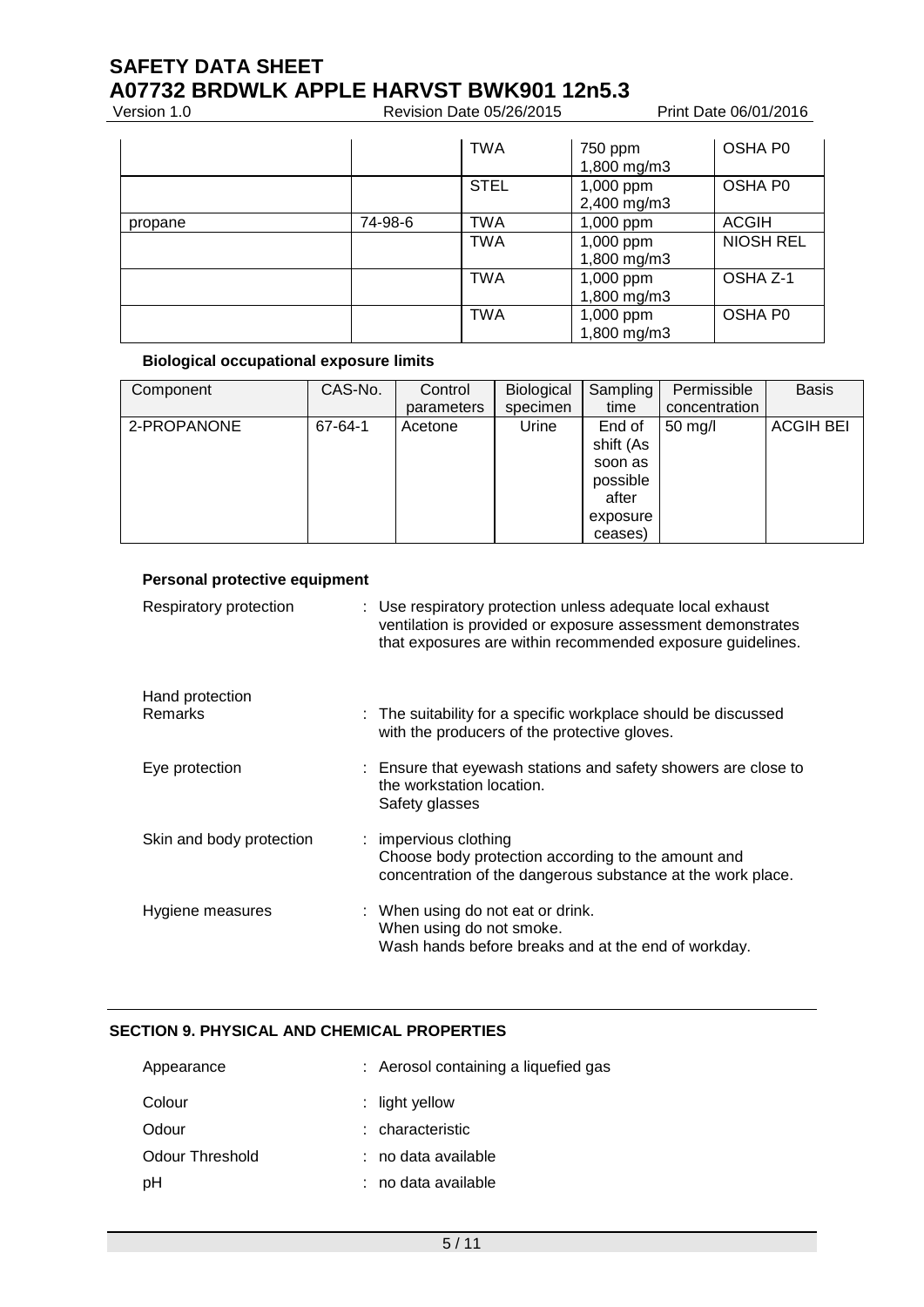| Melting point/freezing point               |    | : no data available          |
|--------------------------------------------|----|------------------------------|
| Boiling point                              |    | no data available            |
| Flash point                                | t  |                              |
|                                            |    | no data available            |
| Evaporation rate                           |    | no data available            |
| Flammability (solid, gas)                  | ÷. | Extremely flammable aerosol. |
| Upper explosion limit                      |    | no data available            |
| Lower explosion limit                      |    | no data available            |
| Vapour pressure                            |    | no data available            |
| Relative vapour density                    |    | no data available            |
| Density                                    |    | no data available            |
| Solubility(ies)                            |    |                              |
| Water solubility                           |    | slightly soluble             |
| Partition coefficient: n-<br>octanol/water |    | no data available            |
| Auto-ignition temperature                  |    | : not determined             |
| Thermal decomposition                      | t. | no data available            |
| Viscosity                                  |    |                              |
| Viscosity, kinematic                       |    | no data available            |
| Heat of combustion                         |    | 37.08 kJ/g                   |
|                                            |    |                              |

## **SECTION 10. STABILITY AND REACTIVITY**

| Reactivity                            | : Stable                                                                   |
|---------------------------------------|----------------------------------------------------------------------------|
| Chemical stability                    | : Stable under normal conditions.                                          |
| Possibility of hazardous<br>reactions | : No decomposition if stored and applied as directed.                      |
|                                       | Vapours may form explosive mixture with air.                               |
| Conditions to avoid                   | : Heat, flames and sparks.<br>Extremes of temperature and direct sunlight. |
| Incompatible materials                | : Oxidizing agents<br>Acids<br>Amines                                      |
| Hazardous decomposition<br>products   | $\therefore$ Carbon dioxide (CO2)<br>Carbon monoxide                       |

## **SECTION 11. TOXICOLOGICAL INFORMATION**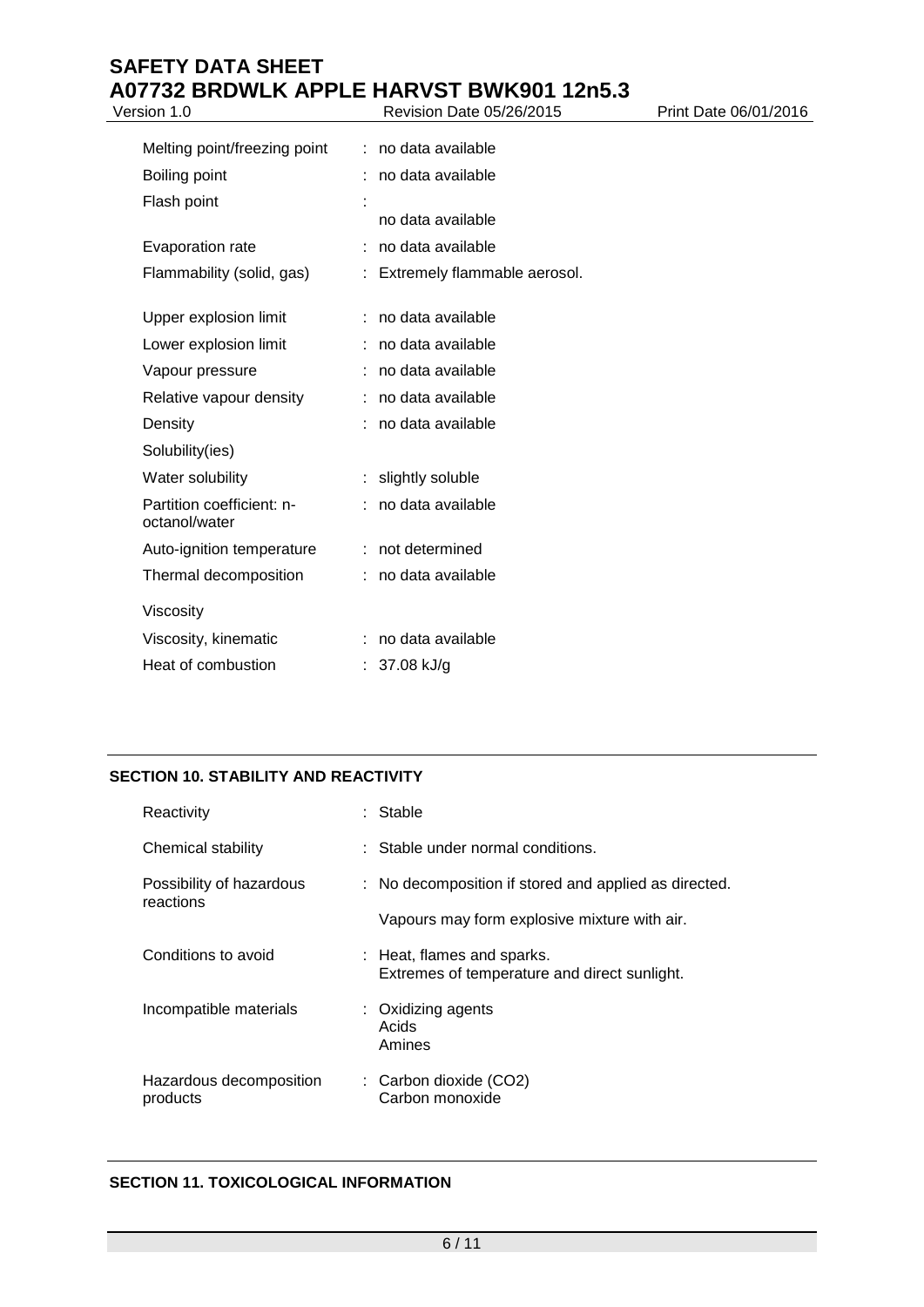Revision Date 05/26/2015 Print Date 06/01/2016

#### **Acute toxicity**

| <b>Components:</b>                    |                                                |
|---------------------------------------|------------------------------------------------|
| acetone:<br>Acute oral toxicity       | : LD50 rat: 5,800 mg/kg                        |
| Acute inhalation toxicity             | : LC50 rat: 132 mg/l<br>Exposure time: 3 h     |
|                                       | LC50 rat: 50.1 mg/l                            |
| Acute dermal toxicity                 | : LD50 guinea pig: $> 7,426$ mg/kg             |
|                                       | LD50 rabbit: > 7,426 mg/kg                     |
| propane:<br>Acute inhalation toxicity | : LC50 mouse: 1,237 mg/l<br>Exposure time: 2 h |
|                                       | LC50 rat: 658 mg/l<br>Exposure time: 4 h       |

LC50 rat: 1,355 mg/l

## **Skin corrosion/irritation**

### **Product:**

Remarks: May cause skin irritation in susceptible persons.

## **Serious eye damage/eye irritation**

## **Product:**

Remarks: Eye irritation

### **Respiratory or skin sensitisation**

no data available

## **Germ cell mutagenicity**

no data available

## **Carcinogenicity**

no data available

#### **Reproductive toxicity**

no data available

**acetone: propane:**

## **STOT - single exposure**

no data available

### **STOT - repeated exposure**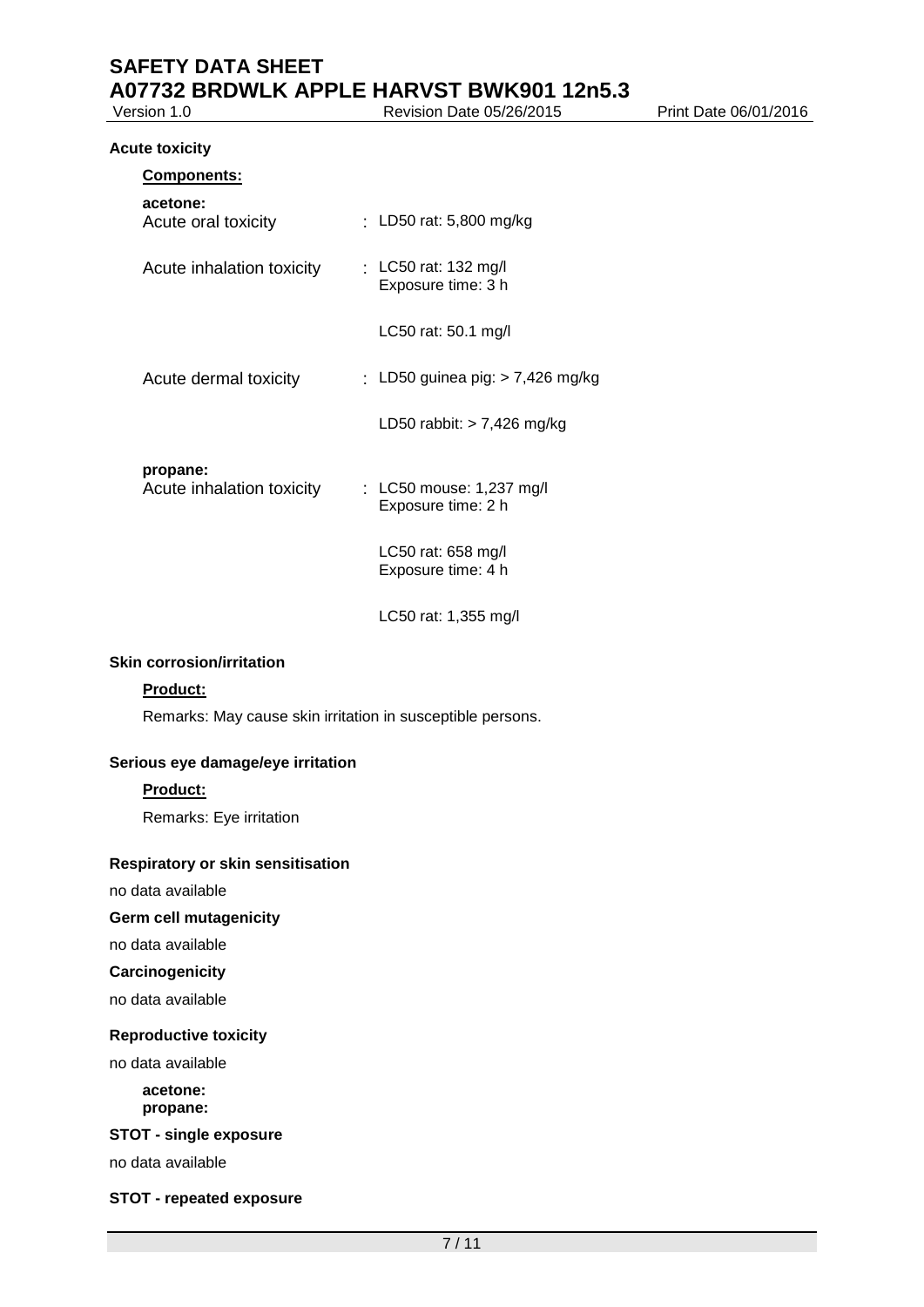Revision Date 05/26/2015 Print Date 06/01/2016

#### no data available

#### **Aspiration toxicity**

no data available

### **Further information**

## **Product:**

Remarks: Symptoms of overexposure may be headache, dizziness, tiredness, nausea and vomiting., Concentrations substantially above the TLV value may cause narcotic effects., Solvents may degrease the skin.

### **SECTION 12. ECOLOGICAL INFORMATION**

### **Ecotoxicity**

no data available

## **Persistence and degradability**

no data available **Bioaccumulative potential**

### **Product:**

| Partition coefficient: n-<br>octanol/water | $\pm$ Remarks: no data available.                                                                                                                                                |
|--------------------------------------------|----------------------------------------------------------------------------------------------------------------------------------------------------------------------------------|
| <b>Mobility in soil</b>                    |                                                                                                                                                                                  |
| no data available                          |                                                                                                                                                                                  |
| Other adverse effects                      |                                                                                                                                                                                  |
| no data available<br><b>Product:</b>       |                                                                                                                                                                                  |
| Regulation                                 | 40 CFR Protection of Environment; Part 82 Protection of<br>Stratospheric Ozone - CAA Section 602 Class I<br>Substances                                                           |
| Remarks                                    | This product neither contains, nor was manufactured<br>with a Class I or Class II ODS as defined by the U.S.<br>Clean Air Act Section 602 (40 CFR 82, Subpt. A, App.A<br>$+$ B). |
| Additional ecological<br>information       | $:$ no data available.                                                                                                                                                           |

#### **SECTION 13. DISPOSAL CONSIDERATIONS**

**Disposal methods**

| Waste from residues | : Dispose of in accordance with local regulations.<br>Do not contaminate ponds, waterways or ditches with<br>chemical or used container. |
|---------------------|------------------------------------------------------------------------------------------------------------------------------------------|
|                     | The product should not be allowed to enter drains, water                                                                                 |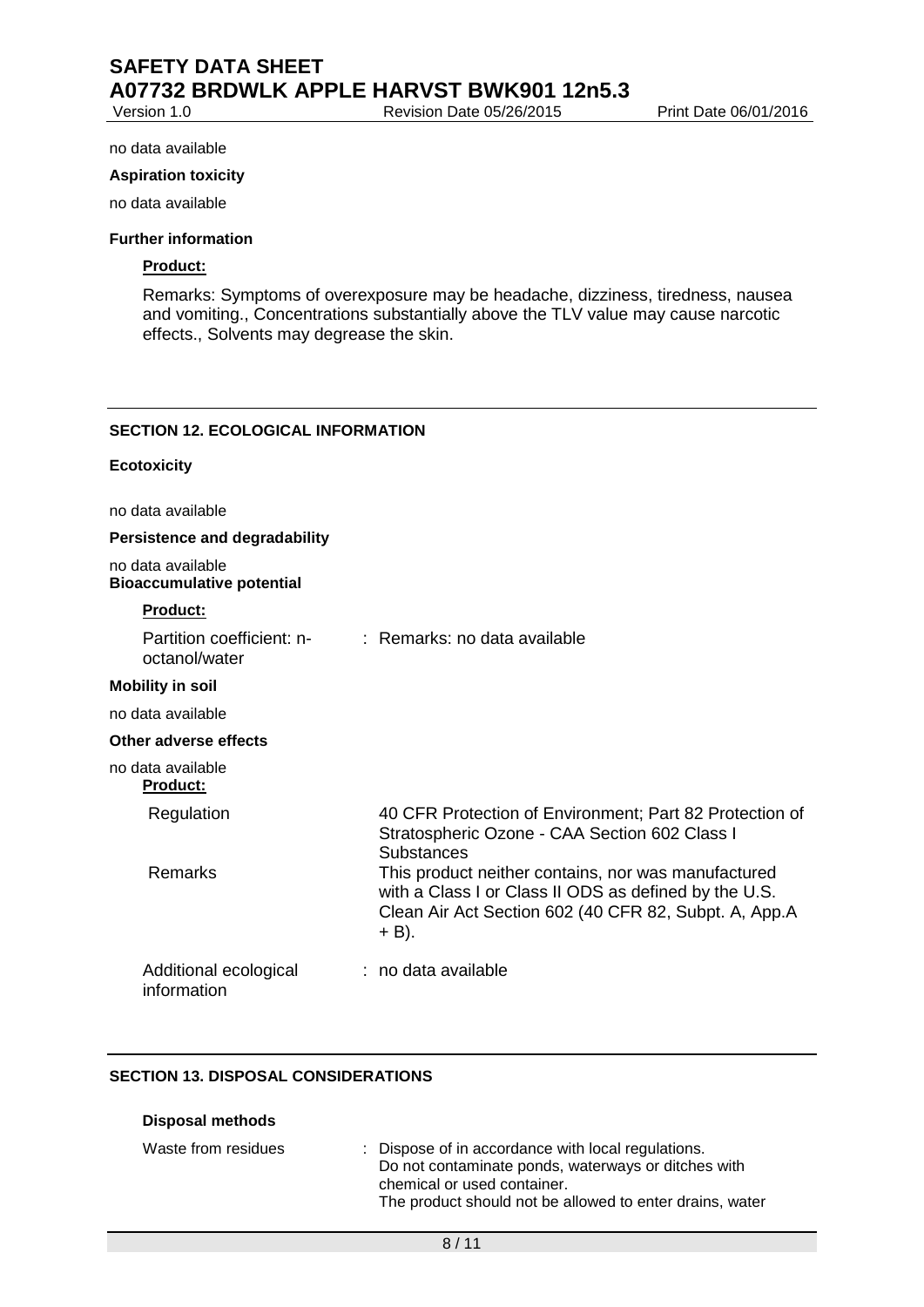Version 1.0 Revision Date 05/26/2015 Print Date 06/01/2016 courses or the soil. Contaminated packaging : Empty remaining contents. Dispose of as unused product. Do not re-use empty containers. Do not burn, or use a cutting torch on, the empty drum.

## **SECTION 14. TRANSPORT INFORMATION**

Transportation Regulation: 49 CFR (USA): ORM-D, CONSUMER COMMODITY

Transportation Regulation: IMDG (Vessel): UN1950, AEROSOLS, FLAMMABLE, 2.1, - Limited quantity

Transportation Regulation: IATA (Cargo Air): UN1950, AEROSOLS, FLAMMABLE, 2.1, - Limited quantity

Transportation Regulation: IATA (Passenger Air): UN1950, AEROSOLS, FLAMMABLE, 2.1, - Limited quantity

Transportation Regulation: TDG (Canada): UN1950, AEROSOLS, FLAMMABLE, 2.1, - Limited quantity

## **SECTION 15. REGULATORY INFORMATION**

## **EPCRA - Emergency Planning and Community Right-to-Know Act**

## **CERCLA Reportable Quantity**

| l Components | CAS-No. | (lbs) | Component RQ   Calculated product RQ<br>(lbs) |
|--------------|---------|-------|-----------------------------------------------|
| acetone      | 67-64-1 | 5000  |                                               |

\*: Calculated RQ exceeds reasonably attainable upper limit.

## **SARA 304 Extremely Hazardous Substances Reportable Quantity**

This material does not contain any components with a section 304 EHS RQ.

| SARA 311/312 Hazards | $:$ Fire Hazard<br>Sudden Release of Pressure Hazard<br>Acute Health Hazard                                                                                                                            |
|----------------------|--------------------------------------------------------------------------------------------------------------------------------------------------------------------------------------------------------|
| <b>SARA 302</b>      | : SARA 302: No chemicals in this material are subject to the<br>reporting requirements of SARA Title III, Section 302.                                                                                 |
| <b>SARA 313</b>      | : SARA 313: This material does not contain any chemical<br>components with known CAS numbers that exceed the<br>threshold (De Minimis) reporting levels established by SARA<br>Title III, Section 313. |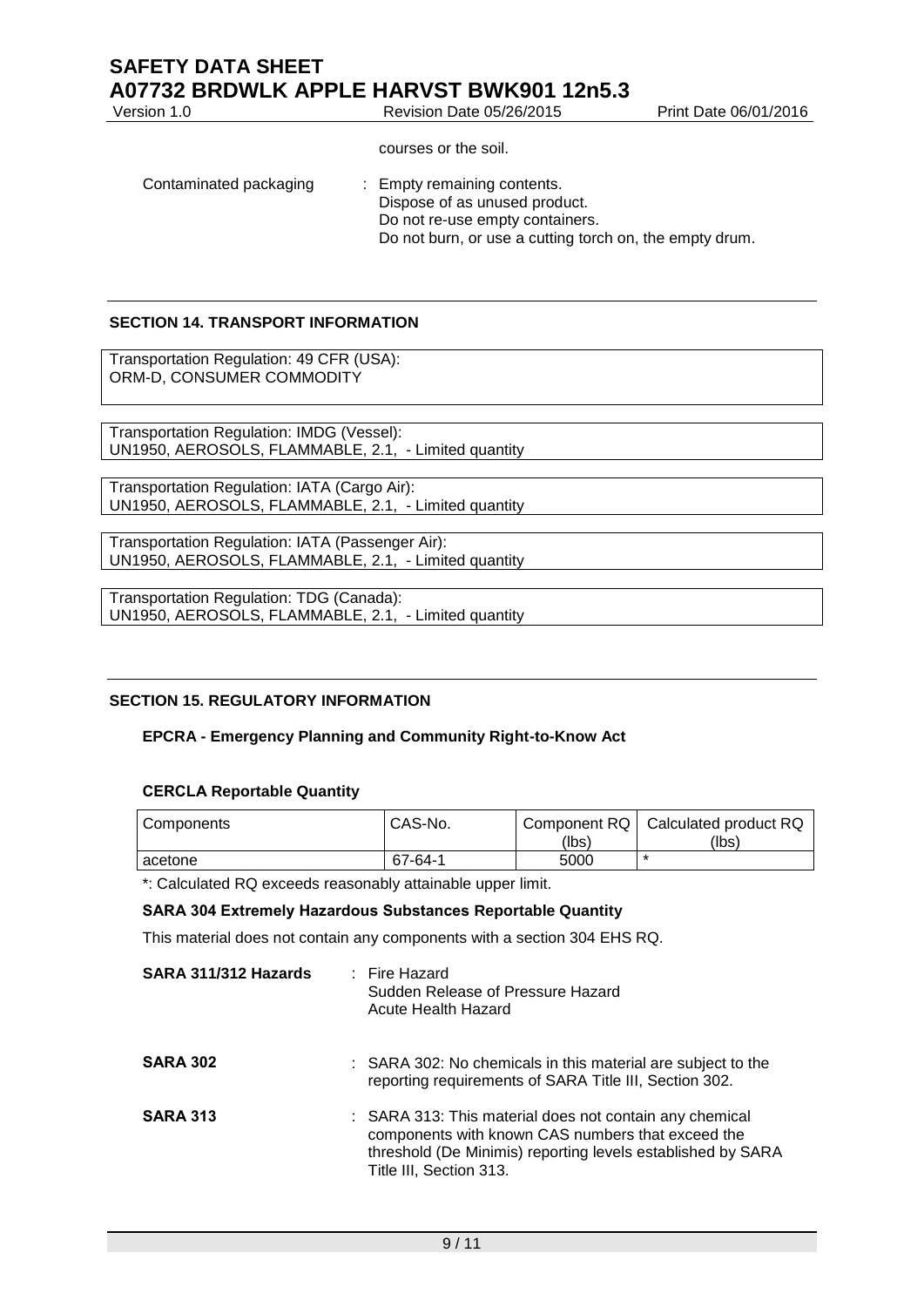# **SAFETY DATA SHEET A07732 BRDWLK APPLE HARVST BWK901 12n5.3**<br>Version 1.0 Revision Date 05/26/2015

| Version 1.0               | Revision Date 05/26/2015                                                                                                                       | Print Date 06/01/2016 |  |
|---------------------------|------------------------------------------------------------------------------------------------------------------------------------------------|-----------------------|--|
| <b>California Prop 65</b> | This product does not contain any chemicals known to State of<br>California to cause cancer, birth defects, or any other<br>reproductive harm. |                       |  |
|                           | The components of this product are reported in the following inventories:                                                                      |                       |  |
| <b>TSCA</b>               | On TSCA Inventory                                                                                                                              |                       |  |
| <b>DSL</b>                | This product contains one or several components that are not on the<br>Canadian DSL nor NDSL.                                                  |                       |  |
| <b>AICS</b>               | Not in compliance with the inventory                                                                                                           |                       |  |
| <b>NZIOC</b>              | Not in compliance with the inventory                                                                                                           |                       |  |
| <b>PICCS</b>              | Not in compliance with the inventory                                                                                                           |                       |  |

#### **PICCS** Not in compliance with the inventory<br>**IECSC** Not in compliance with the inventory Not in compliance with the inventory

### **Inventory Acronym and Validity Area Legend:**

AICS (Australia), DSL (Canada), IECSC (China), REACH (European Union), ENCS (Japan), ISHL (Japan), KECI (Korea), NZIoC (New Zealand), PICCS (Philippines), TSCA (USA)

## **SECTION 16. OTHER INFORMATION**



## OSHA GHS Label Information:

| Hazard pictograms        |                                                                                                                                                                                                                                                                                                                                                                                                                                                                                                                                                                                                                                                                                                                                                                                                                                                                                                                     |
|--------------------------|---------------------------------------------------------------------------------------------------------------------------------------------------------------------------------------------------------------------------------------------------------------------------------------------------------------------------------------------------------------------------------------------------------------------------------------------------------------------------------------------------------------------------------------------------------------------------------------------------------------------------------------------------------------------------------------------------------------------------------------------------------------------------------------------------------------------------------------------------------------------------------------------------------------------|
| Signal word              | Danger:                                                                                                                                                                                                                                                                                                                                                                                                                                                                                                                                                                                                                                                                                                                                                                                                                                                                                                             |
| <b>Hazard statements</b> | Extremely flammable aerosol. Contains gas under pressure; may explode if heated.<br>Causes serious eye irritation. May cause drowsiness or dizziness.                                                                                                                                                                                                                                                                                                                                                                                                                                                                                                                                                                                                                                                                                                                                                               |
| Precautionary statements |                                                                                                                                                                                                                                                                                                                                                                                                                                                                                                                                                                                                                                                                                                                                                                                                                                                                                                                     |
|                          | <b>Prevention:</b> Keep away from heat, hot surfaces, sparks, open flames and other ignition<br>sources. No smoking. Do not spray on an open flame or other ignition source.<br>Pressurized container: Do not pierce or burn, even after use. Avoid breathing dust/<br>fume/gas/mist/vapours/spray. Wash skin thoroughly after handling. Use only<br>outdoors or in a well-ventilated area. Wear eye protection/face protection.<br><b>Response:</b> IF INHALED: Remove victim to fresh air and keep at rest in a position<br>comfortable for breathing. Call a POISON CENTER or doctor/ physician if you feel<br>unwell. IF IN EYES: Rinse cautiously with water for several minutes. Remove contact<br>lenses, if present and easy to do. Continue rinsing. If eye irritation persists: Get medical<br>advice/attention.<br><b>Storage:</b> Store locked up. Protect from sunlight. Do not expose to temperatures |